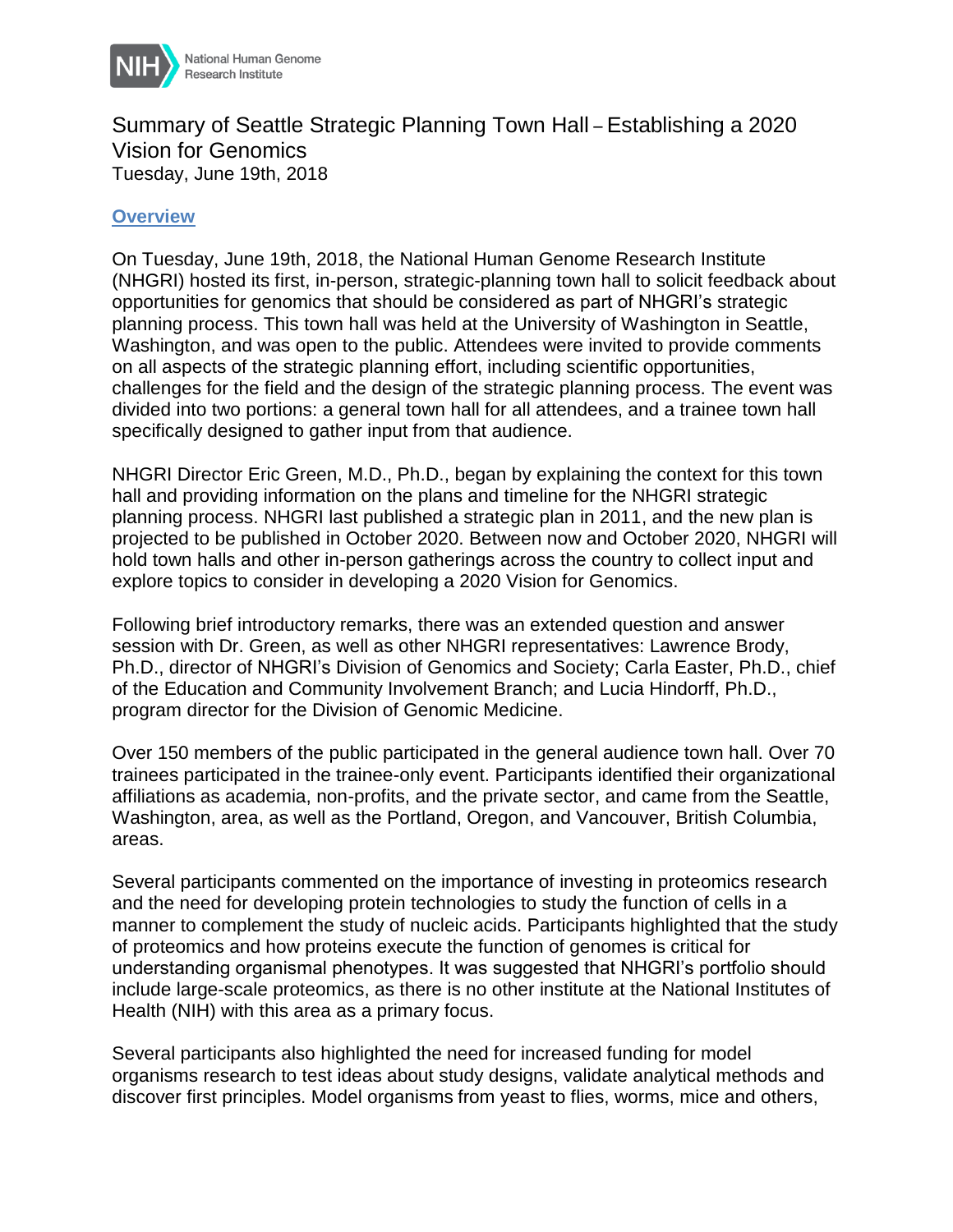are needed to study complex interactions, such as gene-gene, gene-environment, and gene-age interactions. It was also suggested that NHGRI invest more in the maintenance and integration of various model organism databases to preserve data quality. NHGRI staff commented that the institute understands the value of model organism databases and is working to have better integration between them.

Complementing the discussion on proteomics and model organisms, there were several suggestions to integrate functional data at population scale. Multi -omics data could be generated in a comparable manner and scale as sequencing data is generated currently, perhaps beginning with smaller driver projects.

One of the recurring themes of the town hall was the importance of investing more in trainees for the future of genomics and the challenges of retaining trainees in the academic field. It was stated that the number of training grant slots have decreased and many trainees are choosing to work in industry instead of academia, due to a lack of well-funded positions. Several participants recommended that trainees should be a central focus of NHGRI's 2020 vision and that NHGRI should work to increase the number of postdocs in academia by increasing salaries, doubling the number of slots for NHGRI training grants, forming corporate sponsorships and expanding the funding for training programs. Additionally, NHGRI was encouraged to be nimble and explore alternate models for training, such as fellowship and internship programs for trainees who have completed post-doctoral training. These could be used to learn additional skills, especially computational biology and bioinformatics.

Several ideas related to genomic medicine were raised. First, adding functional information to available genomics data would foster stronger connections between basic and clinical research. Second, more critical examination is needed for how genetic association data are used to calculate risk scores. Finally, the broader aim of obtaining reimbursement from payers for genomic testing remains a fundamental challenge.

Another recurring theme revolved around the need for increasing diversity in genomics, at the level of workforce diversity, as well as the diversity of participants in research studies. Participants suggested that NHGRI should increase funding and training opportunities for scientists from diverse backgrounds and/or under-represented minority communities. It was also suggested that the engagement of minority communities needs to be sustainable monetarily over the long term, as it is a delicate process to build the trust and good relationships needed for these participants to feel ownership of their participation in genomics research studies.

The final theme of the Seattle town hall discussion revolved around NIH and NHGRI's move towards more open-access data portals and cloud-computing infrastructure for storing data. Participants commented on the bottleneck in academic pipelines as a consequence of publishing in closed-access journals, and the complexity of moving all data to cloud-based platforms. Although the data-sharing ecosystem is complex and includes NIH-wide and international efforts such as the NIH Strategic Plan for Data